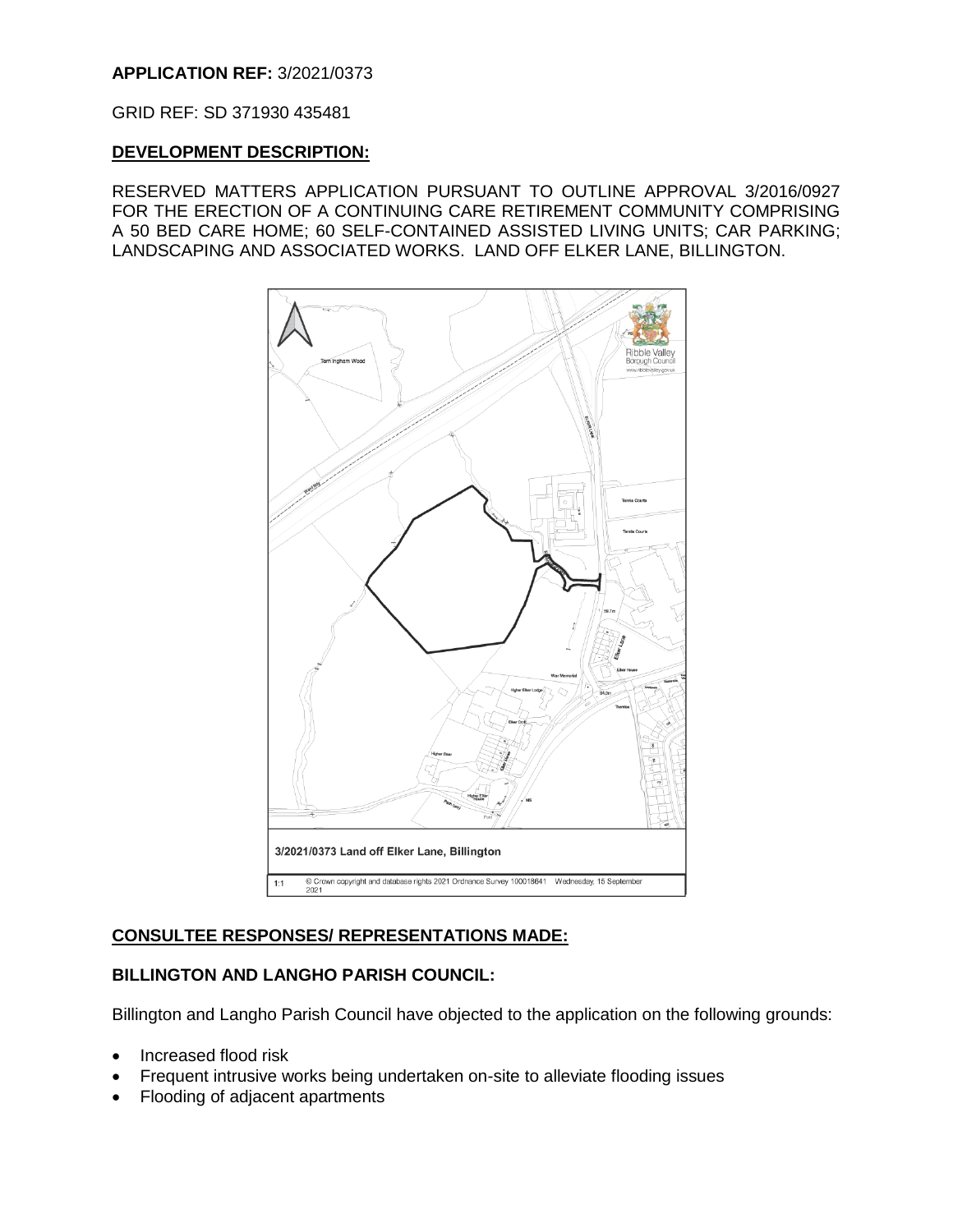- Flooding of adjacent road
- Inadequate drainage infrastructure
- Increased congestion at peak times

## **ENVIRONMENT DIRECTORATE (COUNTY SURVEYOR):**

LCC Highways have raised no objections to the proposal subject to the imposition of conditions relating to the provision of parking, cycle/scooter enclosures and vehicular charging points.

## **UNITED UTILITIES:**

No objections raised in respect of the proposal.

## **LEAD LOCAL FLOOD AUTHORITY:**

No response received in respect of the application.

## **ADDITIONAL REPRESENTATIONS:**

A number of letters of representation from 11 individual households including one letter from St Augustine's R.C. High School have been received objecting on the following grounds:

- Loss of greenfield land
- Increased congestion on Elker Lane
- Inadequate access
- Noise and disruption
- Environmental impact
- Proximity to A59
- Lack of adequate pedestrian footway
- Inadequate facilities within the vicinity
- Development will be of detriment to the character of the area
- Flooding issues

## 1. **Site Description and Surrounding Area**

- 1.1 The application relates to a greenfield area of land 2.54 Hectares in size that is currently used for agricultural purposes. The site is located to the west of and outwith the defined settlement boundary of Billington, being located in the designated open countryside.
- 1.2 The southern extents of the application site is approximately 165m outside and to the northwest of the settlement boundary for Billington when measured at its closest point.
- 1.3 The site is bounded to the north by an area of open land which directly bounds the A59, with the site being bounded to the east by St. Vincent over 55's accommodation, with the adjacent site to the south-east being greenfield in nature but benefitting from an extant consent for the erection of a 120 place children's day nursery with associated carparking and landscaping.
- 1.4 To the south of the site is Higher Elker Lodge with the land to the west of the site being agricultural greenfield land of a typically open character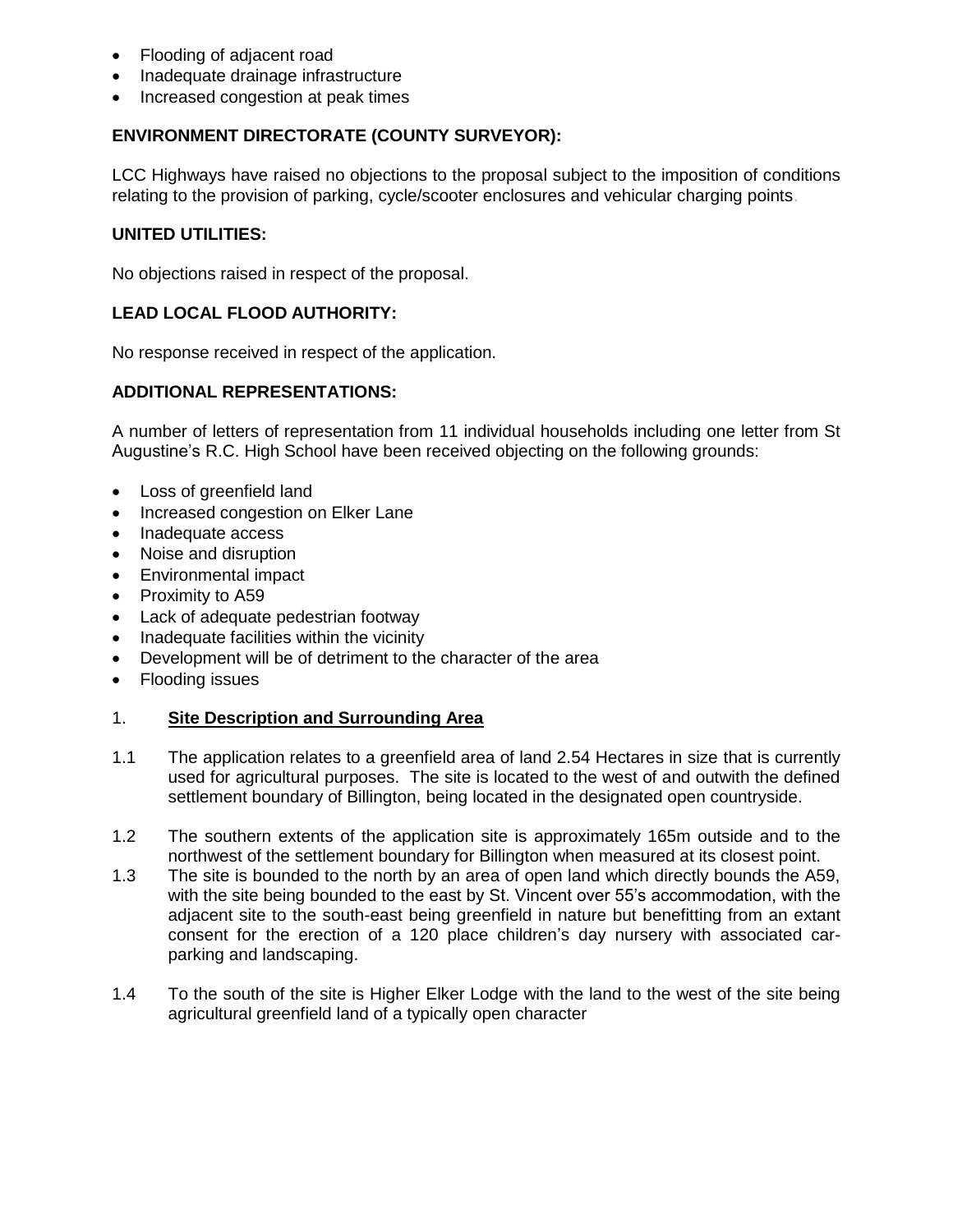#### 2. **Proposed Development for which consent is sought**

2.1 The proposal seeks reserved matters consent for matters of appearance, landscaping, layout and scale pursuant to outline consent  $3/2016/0927$  approved on the 16<sup>th</sup> of April 2018. The submitted details follow closely the overall illustrative site arrangement submitted pursuant to the original outline consent with the now submitted details proposing the following:

A core building (Village Centre) containing 50 care bedrooms and communal facilities comprising of:

- library/lounge
- meeting rooms
- $\bullet$  café
- fitness suite
- pool/sauna area
- small shop and hairdresser
- associated administrative and service areas

The core building will be two-storey in height adopting an 'H'-shaped footprint. The building will be complimented by an associated dementia garden, garden court, croquet lawn and rooftop garden. It is further proposed that the building will benefit from dedicated parking provision of approximately 40 car-parking bays located towards east and directly to the south of the primary entry point to the care home.

The proposal also seeks consent for the erection of 60 assisted living apartment units which will be 2-storeys in height, The submitted details propose that the assisted living units will be located to the south and west of the 'Village Centre' and will consist of the following:

- 5 x two-storey 6 unit blocks
- 5 x two-storey 4 unit blocks
- 5 x two-storey 2 unit blocks
- 2.2 The submitted masterplan proposes that the blocks will benefit from dedicated car parking courts and be complimented by communal garden areas and amenity landscaping.
- 2.3 The primary vehicular and pedestrian access to the site will be formed through a direct interface with the existing access road serving the adjacent St. Vincent's housing development and consented day nursery (not yet constructed).

## 3. **Relevant Planning History**

3/2016/0927:

Outline application for the development of a Class C2 Continuing Care retirement community - (Approved).

## 4. **Relevant Policies**

Key Statement DS1 – Development Strategy Key Statement DS2 – Presumption in Favour of Sustainable Development Key Statement EN3 – Sustainable Development and Climate Change Key Statement EN4 – Biodiversity and Geodiversity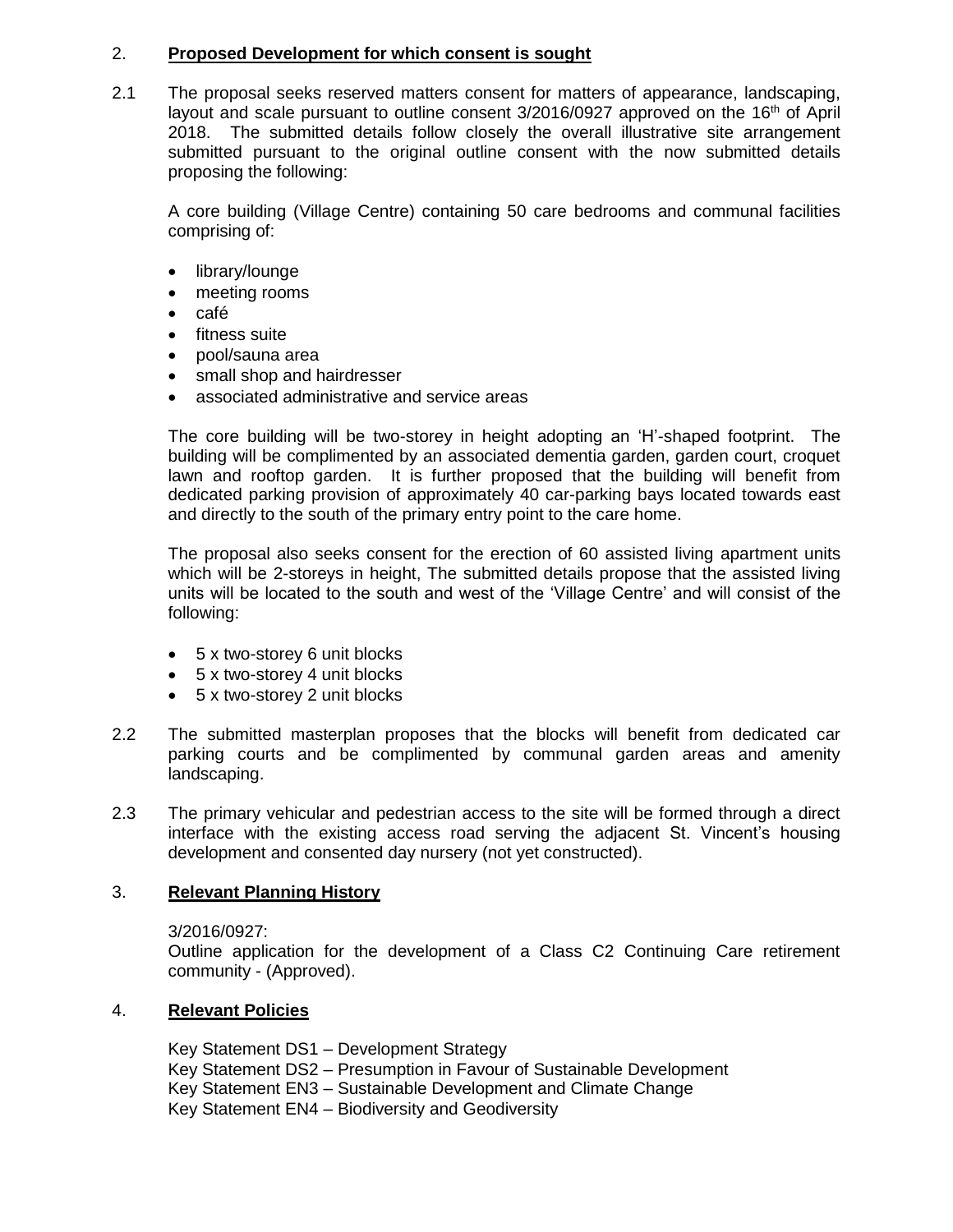Key Statement DMI2 – Transport Considerations

Policy DMB4 – Open Space Provision Policy DME1 – Protecting Trees and Woodland Policy DME2 – landscape and Townscape Protection Policy DME3 – Site and Species Protection and Conservation Policy DME6 – Water Management Policy DMG1 – General Considerations Policy DMG2 – Strategic Considerations Policy DMG3 – Transport and Mobility

National Planning Policy Framework (NPPF) National Planning Practice Guidance (NPPG) Technical Guidance to National Planning Policy Framework

#### 5. **Assessment of Proposed Development**

- 5.1 Members will note that the overall site arrangement follows closely that of the previously submitted and approved illustrative layout. Whilst the previously submitted layout was illustrative only, with consent being sought solely for matters of access, the indicative layout provided a clear indication as to how the quantum of development proposed could be accommodated on-site.
- 5.2 Significant negotiations have been undertaken during the course of the application in relation to matters of design. As such the elevational treatment of the individual unit blocks and care home now incorporate parapet copings, chimney detailing, quoin detailing, full window surround detailing and a more semi-traditional fenestrational arrangement. The elevations on the proposed buildings have also been revised, to provide a clear visual hierarchy and order with feature gables being given more visual prominence in their proportioning.
- 5.3 As such, taking account of the above matters, the revised submitted details are considered to represent an appropriate architectural response to the semi-rural character of the site that also responds positively to the inherent character of the settlement of Billington.
- 5.4 In respect of matters relating to residential amenity, and likely impacts upon amenity resultant from the proposed development, given the significant separation distances between the proposed built form and nearby residential receptors, it is not considered the proposal will have any undue impact up[on existing or future residential amenity.

#### 6. **Observations/Consideration of Matters Raised/Conclusion**

- 6.1 For the reasons outlined above the proposed development, subject to no objections being raised from the Lead Local Flood Authority, is considered to be in broad alignment with the overall general principles and quantum of development approved at outline stage.
- 6.2 As such, notwithstanding outstanding matters, the proposal does not raise any direct significant conflict with the adopted development plan.

**RECOMMENDATION:** That the application be DEFERRED and DELEGATED to the Director of Economic Development and Planning for approval following the receipt of a satisfactory response from the Lead Local Flood Authority, within 3 months from the date of this Committee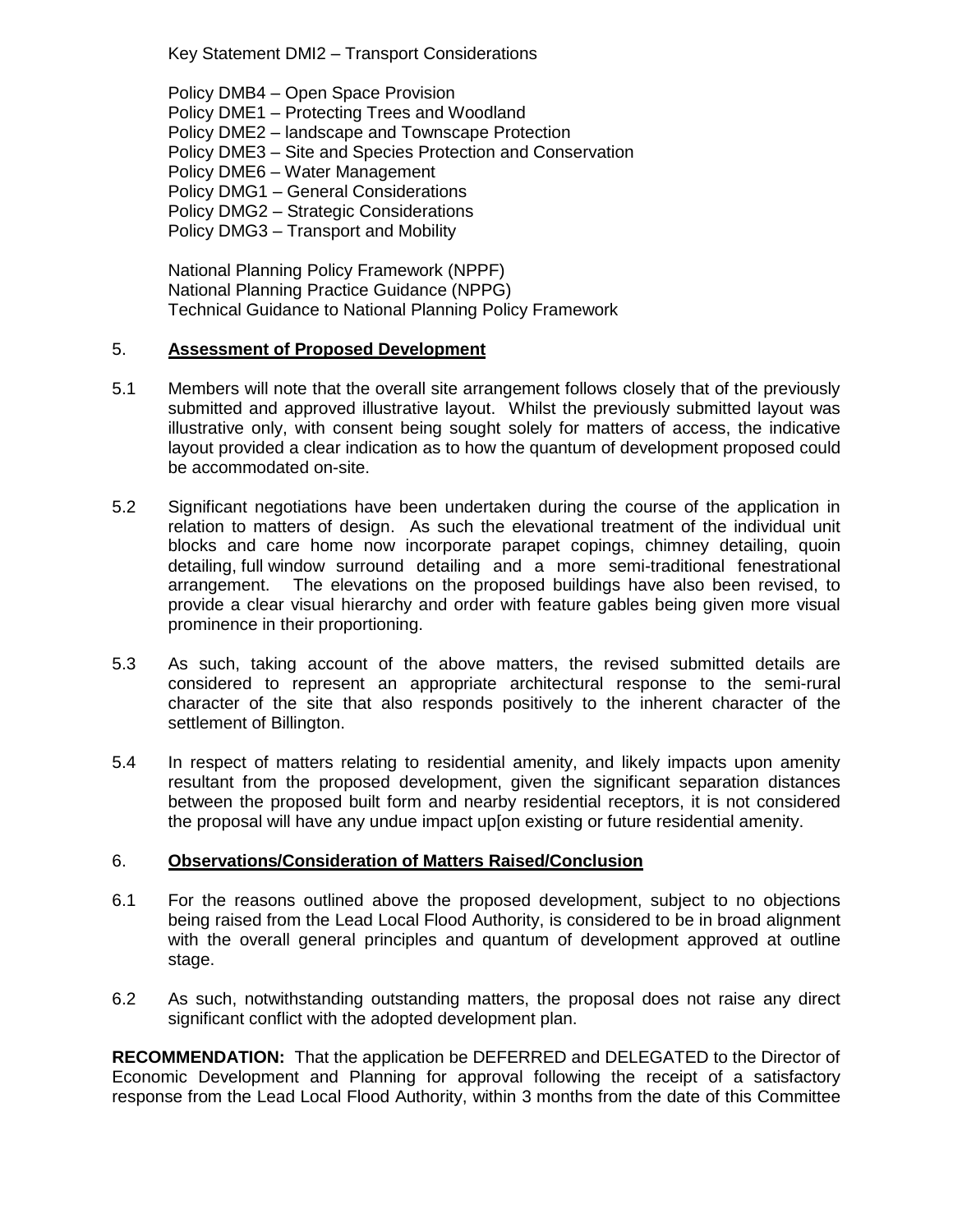meeting or delegated to the Director of Community Services in conjunction with the Chairperson and Vice Chairperson of Planning and Development Committee should exceptional circumstances exist beyond the period of 3 months and subject to the following conditions:

1. Unless explicitly required by condition within this consent, the development hereby permitted shall be carried out in complete accordance with the proposals as detailed on drawings:

ELK/01 /Dwg 01A – Proposed Site Plan ELK/01 Dwg 02B – Unit 1 Plans and Elevations ELK/01 Dwg 03B - Unit 2 Plans and Elevations ELK/01 Dwg 04B – Unit 3 Plans and Elevations ELK/01 Dwg 05B – Proposed GF Plan Care Home ELK/01 Dwg 06B – Proposed FF Plan care Home ELK/01 Dwg 07A – Care Home Roof Plan ELK/01 Dwg 08B - Care Home Elevations ELK/01 Dwg 09B – Care Home Elevations ELK/01 Dwg 11 – Existing and proposed Site Sections ELK/01 Dwg 12A – Landscape Plan ELK/01 Dwg 13 – Bin and Cycle/Scooter Stores ELK/01 Dwg 15 – Car Parking Allocation ELK/01 Dwg 16 – Boundary Treatment Plan ELKER/04/Dwg 01 – Site Location Plan

2. Notwithstanding the submitted details, details or specifications of all materials to be used on the external surfaces of the development hereby approved shall have been submitted to and approved in writing by the Local Planning Authority before their use in the proposed development. The approved materials shall be implemented within the development in strict accordance with the approved details.

REASON: In order that the Local Planning Authority may ensure that the materials to be used are appropriate to the locality and respond positively to the inherent character of the area.

3. The landscaping proposals hereby approved (ELK/01 Dwg 12A – Landscape Plan) shall be implemented in the first planting season following first occupation or use of the development, whether in whole or part and shall be maintained thereafter for a period of not less than 10 years to the satisfaction of the Local Planning Authority.

This maintenance shall include the replacement of any tree or shrub which is removed, or dies, or is seriously damaged, or becomes seriously diseased, by a species of similar size to those originally planted.

All trees/hedgerow shown as being retained within the approved details shall be retained as such in perpetuity.

REASON: To ensure the proposal is satisfactorily landscaped and trees/hedgerow of landscape/visual amenity value are retained as part of the development.

4. Parking The dedicated car-parking, electric vehicle charging points, cycle/scooter enclosures as indicated on the proposed details shall be provided prior to the first occupation of the accommodation to which they relate and be maintained thereafter for the lifetime of the development.